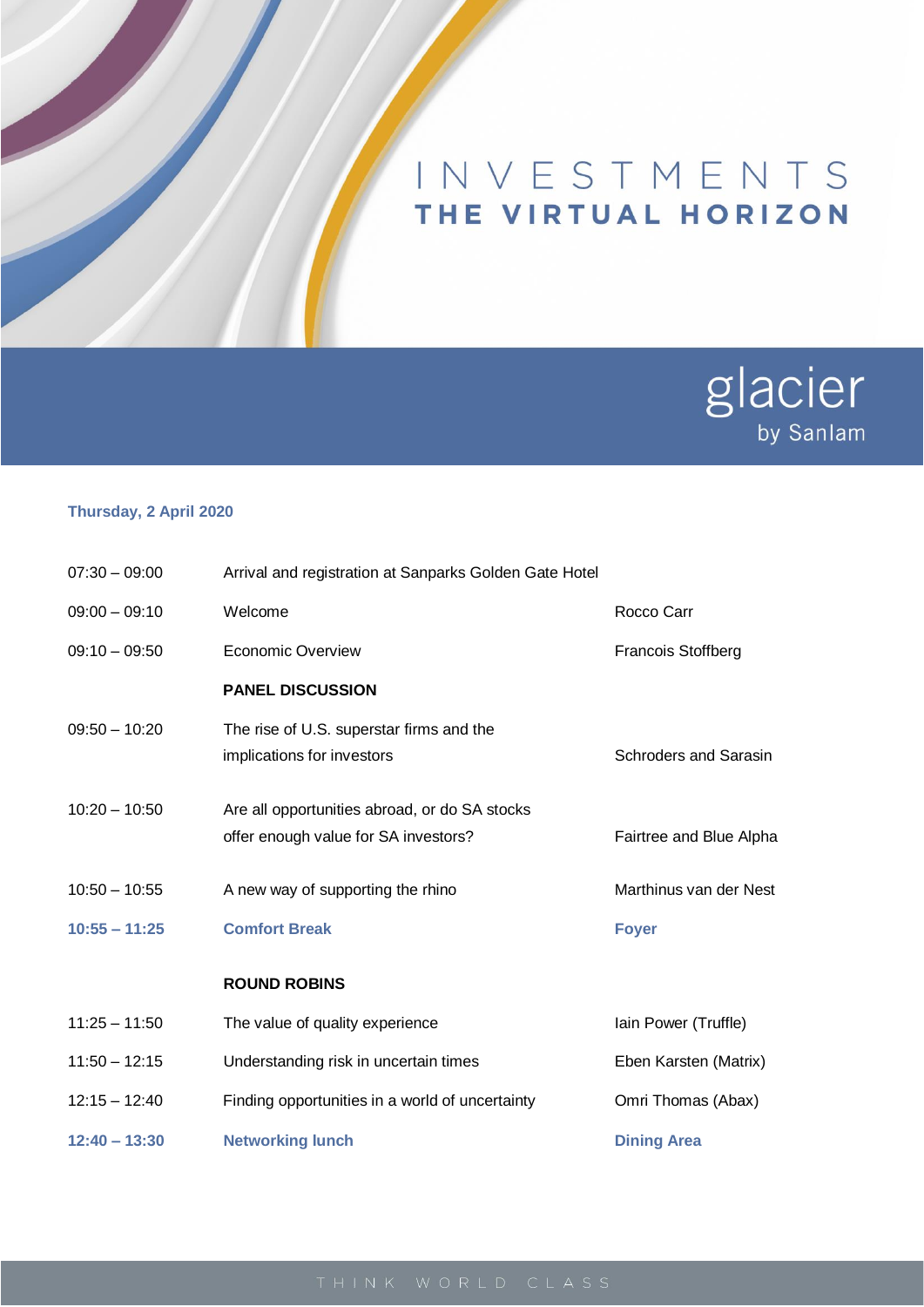| <b>ROUND ROBINS continue</b>                    |                               |
|-------------------------------------------------|-------------------------------|
| Embrace the technological revolution to create  |                               |
| efficiencies in your practice                   | Tiaan Thiart (Glacier)        |
| A differentiated approach to enhance your       |                               |
| investment return                               | <b>Murray Winkler</b>         |
|                                                 | (Laurium Capital)             |
| Understanding the pitfalls of the GEPF during   |                               |
| the advice process                              | Dinash Pillay (Glacier)       |
| <b>Comfort Break</b>                            | <b>Foyer</b>                  |
| <b>PANEL DISCUSSION</b>                         |                               |
| Can artificial intelligence replace active fund |                               |
| management?                                     | Glacier and 36One             |
| Does credit in income funds imply a greater     |                               |
| risk than bonds?                                | <b>BCI</b> and Coronation     |
| THE BIG CLASH                                   |                               |
| The importance of an economist in fund          |                               |
| Management                                      | Stanlib, Prudential & Marriot |
| <b>Leisure Time</b>                             |                               |
| Dinner and Networking                           |                               |
|                                                 |                               |